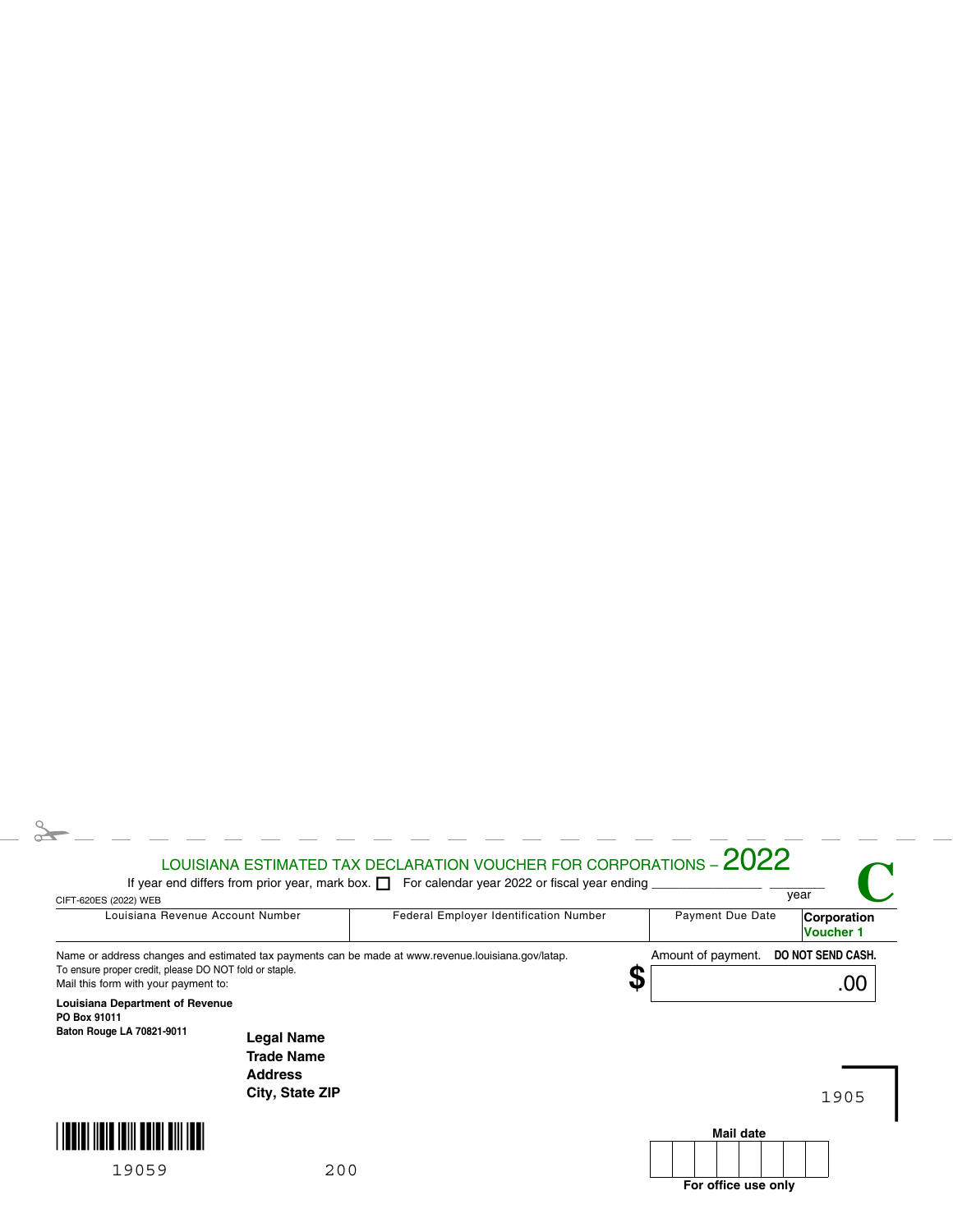## $\geq$ LOUISIANA ESTIMATED TAX DECLARATION VOUCHER FOR CORPORATIONS –  $2022$ **C** If year end differs from prior year, mark box.  $\Box$  For calendar year 2022 or fiscal year ending  $\Box$ CIFT-620ES (2022) WEB<br>CIFT-620ES (2022) WEB Louisiana Revenue Account Number | Federal Employer Identification Number | Payment Due Date **Corporation Voucher 2** Amount of payment. **DO NOT SEND CASH.** Name or address changes and estimated tax payments can be made at www.revenue.louisiana.gov/latap. To ensure proper credit, please DO NOT fold or staple. **\$** .00 Mail this form with your payment to: **Louisiana Department of Revenue PO Box 91011 Baton Rouge LA 70821-9011 Legal Name Trade Name Address City, State ZIP**1905 **THEIR HEIR HILL BEIRT BILL INE Mail date** 19059 200 **For office use only**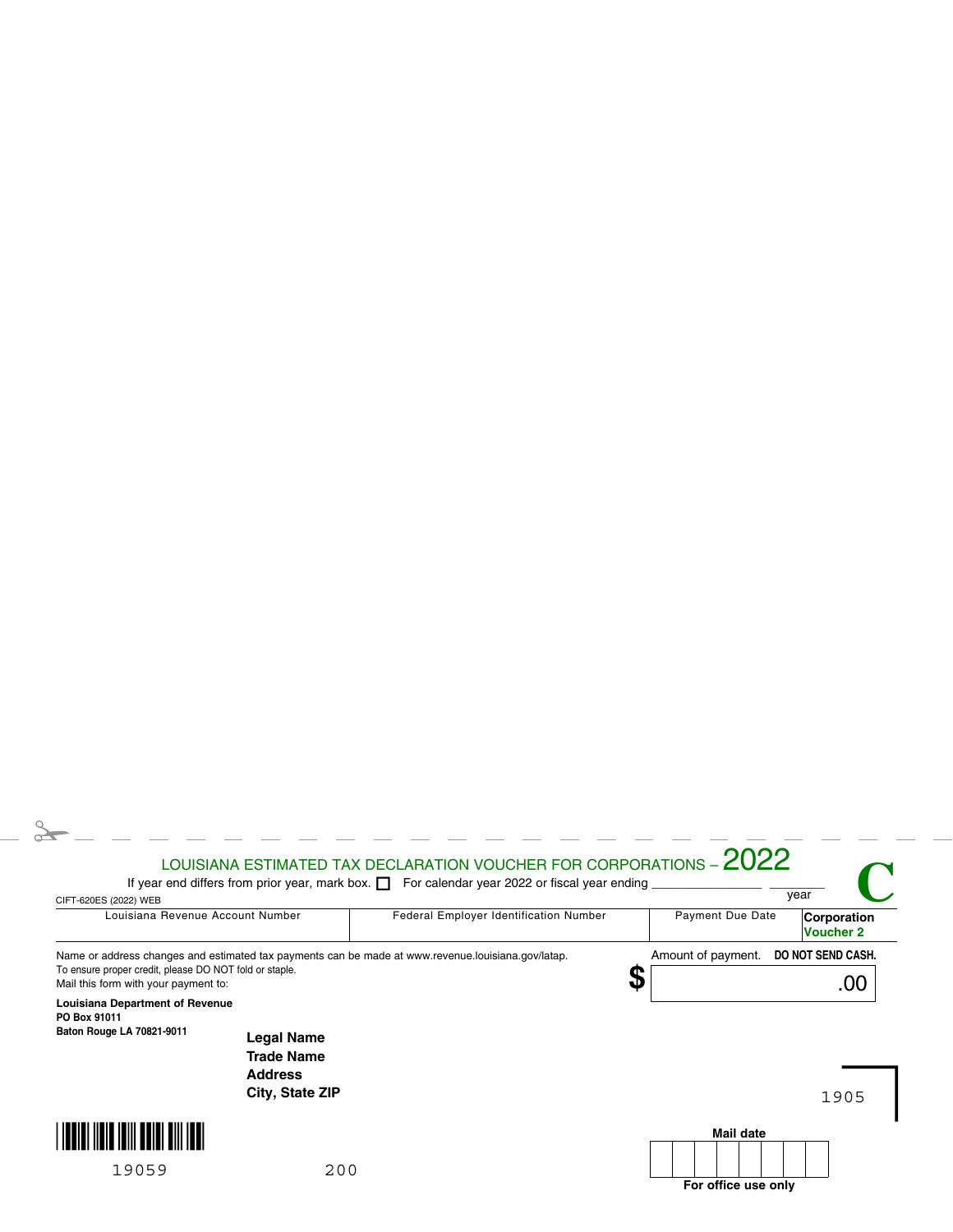## $\geq$ LOUISIANA ESTIMATED TAX DECLARATION VOUCHER FOR CORPORATIONS –  $2022$ **C** If year end differs from prior year, mark box.  $\Box$  For calendar year 2022 or fiscal year ending  $\Box$ CIFT-620ES (2022) WEB<br>CIFT-620ES (2022) WEB Louisiana Revenue Account Number | Federal Employer Identification Number | Payment Due Date **Corporation Voucher 3** Amount of payment. **DO NOT SEND CASH.** Name or address changes and estimated tax payments can be made at www.revenue.louisiana.gov/latap. To ensure proper credit, please DO NOT fold or staple. **\$** .00 Mail this form with your payment to: **Louisiana Department of Revenue PO Box 91011 Baton Rouge LA 70821-9011 Legal Name Trade Name Address City, State ZIP**1905 **THEIR HEIR HILL BEIRT BILL INE Mail date** 19059 200 **For office use only**